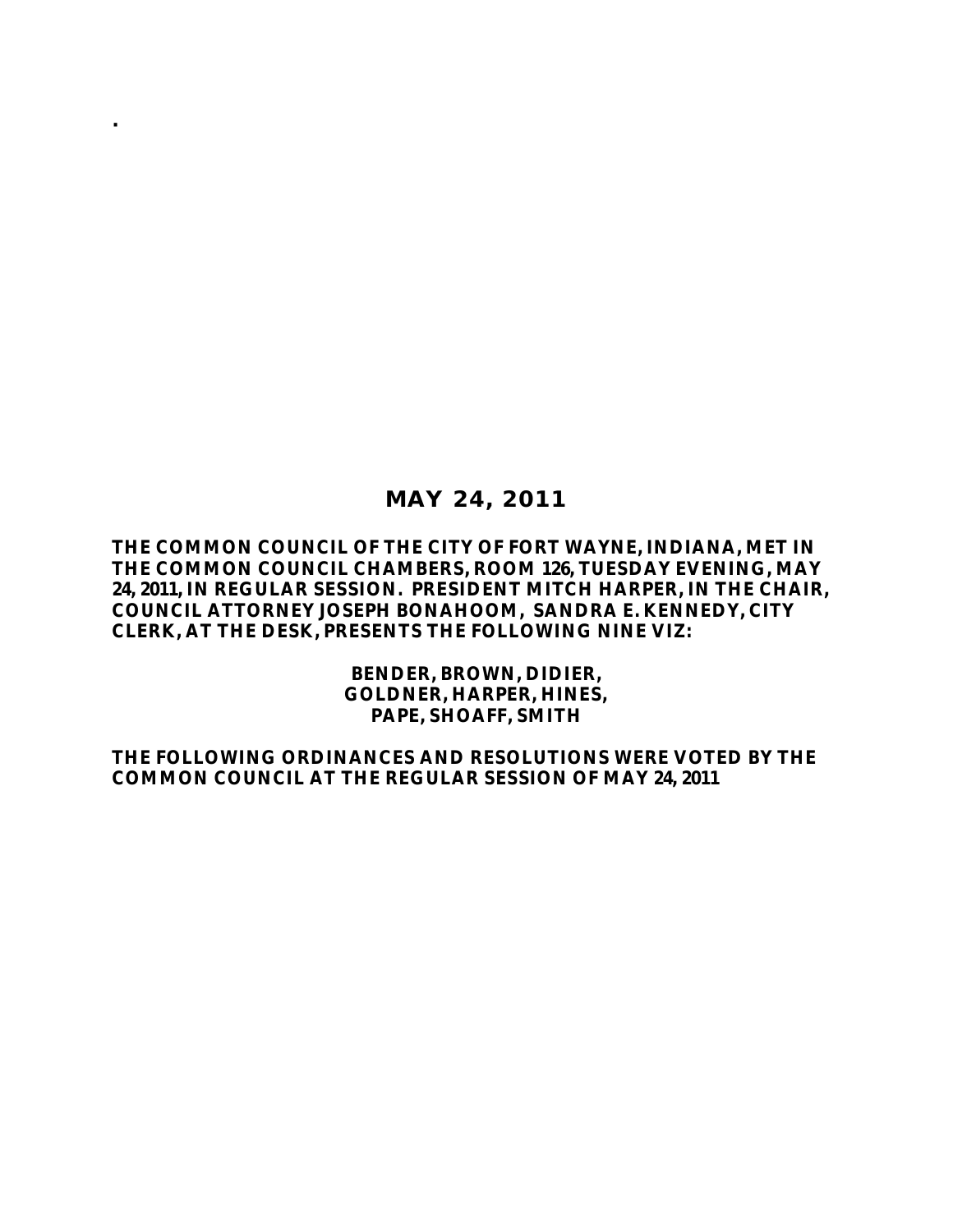# **ORDINANCES AND RESOLUTIONS UP FOR PASSAGE**

## **CITY UTILITIES COMMITTEE**

*Glynn A. Hines – Chair Marty Bender – Co-Chair All Council Members*

#### **ACTION**

#### **DO PASS S-11-05-05 SPECIAL ORDINANCE NO. S-110-11**

**AN ORDINANCE approving the awarding of I.T.B. #3366 purchase of Three (3) Tandem Axle Dump Truck Chassis by the City of Fort Wayne, Indiana, by and through its Department of Purchasing and Selking International for the Water Maintenance & Service Department and Water Pollution Control Maintenance Department**

**Total cost of \$341,214**

**NINE AYES: BENDER, BROWN, DIDIER, GOLDNER, HARPER, HINES, PAPE, SHOAFF, SMITH**

**DO PASS S-11-05-06 SPECIAL ORDINANCE NO. S-111-11**

**AN ORDINANCE approving 2011 Cipp Package #1 Medium Diameter Res. #2391-2011, W.O. 75600 Reynolds Inliner LLC and the City of Fort Wayne, Indiana, in connection with the Board of Public Works**

**Total cost of \$455,341**

**NINE AYES: BENDER, BROWN, DIDIER, GOLDNER, HARPER, HINES, PAPE, SHOAFF, SMITH**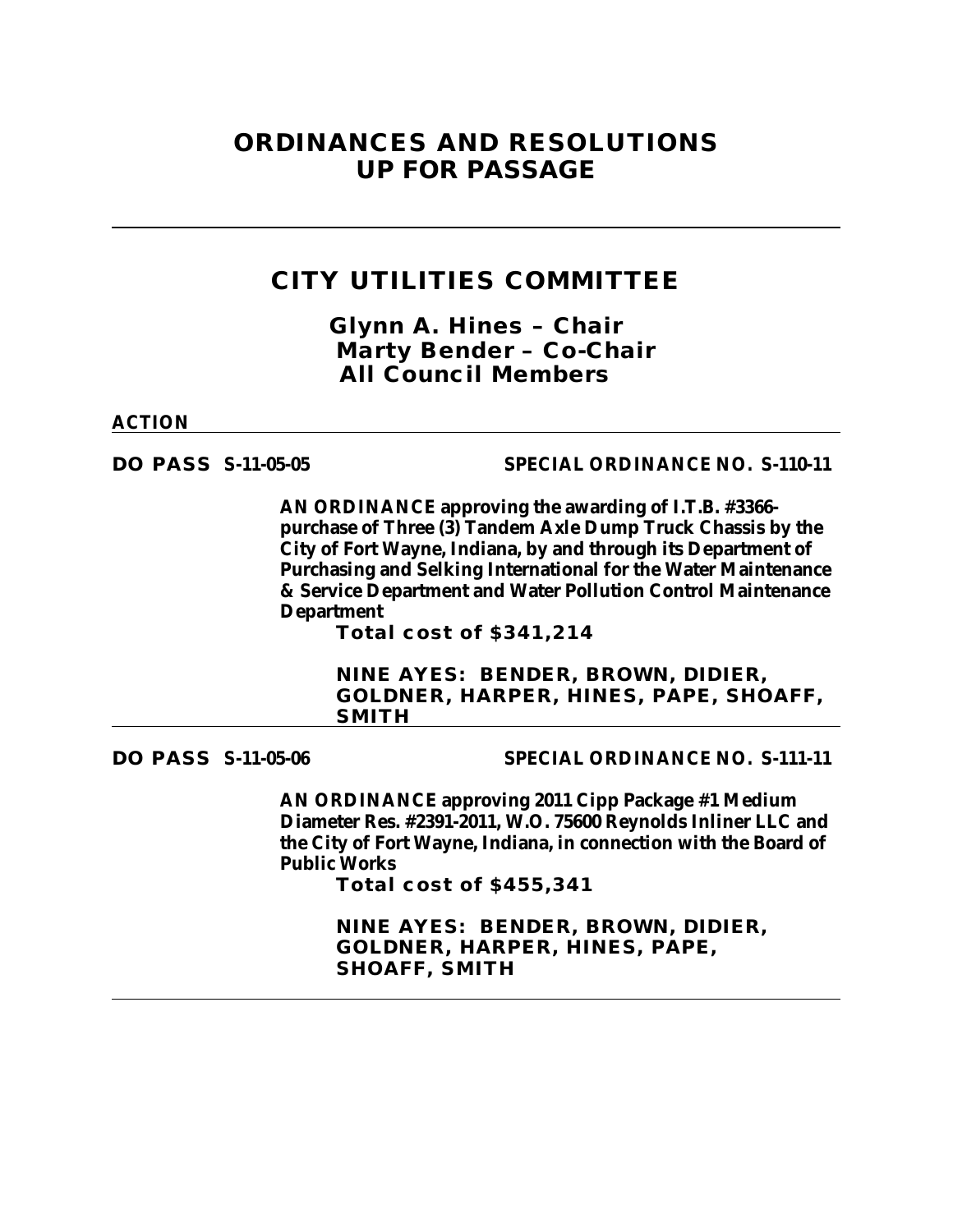**AN ORDINANCE approving Professional Engineering Services for the Lexington and Oakdale Storm Sewer Extension Project between DLZ, Indiana LLC and the City of Fort Wayne, Indiana, in connection with the Board of Public Works Total cost of \$127,650**

**NINE AYES: BENDER, BROWN, DIDIER, GOLDNER, HARPER, HINES, PAPE, SHOAFF, SMITH** 

**DO PASS S-11-05-08 SPECIAL ORDINANCE NO. S-113-11 AN ORDINANCE approving Water Pollution Control Plan Hydraulic and Process Analysis Res. #2012-0002, W.O. #75620 between Black & Veatch Corporation and the City of Fort Wayne, Indiana, in connection with the Board of Public Works Total cost of \$230,450 EIGHT AYES: BENDER, BROWN, DIDIER,**

**GOLDNER, HINES, PAPE, SHOAFF, SMITH ONE NAY: HARPER**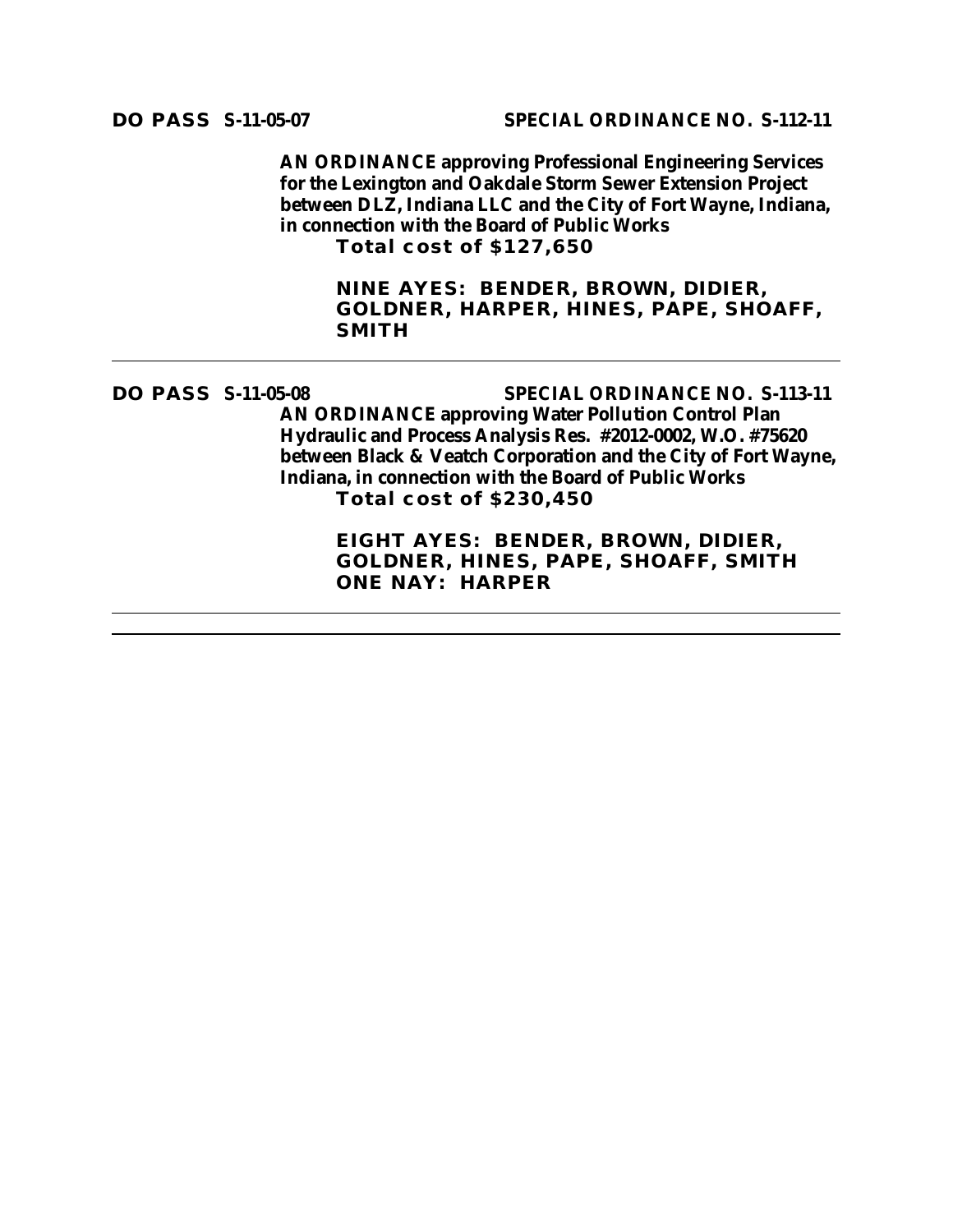## **FINANCE COMMITTEE**

### *Thomas E. Smith - Chair Elizabeth M. Brown – Co-Chair All Council Members*

**DO PASS R-11-05-02 CONFIRMING RESOLUTION R-25-11**

**A CONFIRMING RESOLUTION designating an "Economic Revitalization Area" under I.C. 6-1.1-12.1 for property commonly known as 8727 Clinton Park Drive, Fort Wayne, Indiana 46825 (Nemcomed FW,LLC)**

> **Total cost of \$2,782,000 – the company will construct a 13,000 square foot addition to their existing facility and will also purchase equipment – 60 full-time jobs will be created and 128 full-time jobs will be retained as a result of the project**

**NINE AYES: BENDER, BROWN, DIDIER, GOLDNER, HARPER, HINES, PAPE, SHOAFF, SMITH** 

#### **DO PASS R-11-05-14 DECLARATORY RESOLUTION NO. R-26-11**

**A DECLARATORY RESOLUTION designating an "Economic Revitalization Area" under I.C. 6-1.1-12.1 for property commonly known as 642 Growth Avenue, Fort Wayne, Indiana 46808 (Ward Corporation)**

> **Total cost of \$2,650,000 – in order to expand Ward Corporation will purchase equipment – three full-time jobs will be created as a result of the project**

**NINE AYES: BENDER, BROWN, DIDIER, GOLDNER, HARPER, HINES, PAPE, SHOAFF, SMITH**

#### **DO PASS R-11-05-16 DECLARATORY RESOLUTION NO. R-24-11**

**A DECLARATORY RESOLUTION designating an "Economic Revitalization Area" under I.C. 6-1.1-12.1 for property commonly known as 6230 Innovation Boulevard, Fort Wayne, Indiana 6818**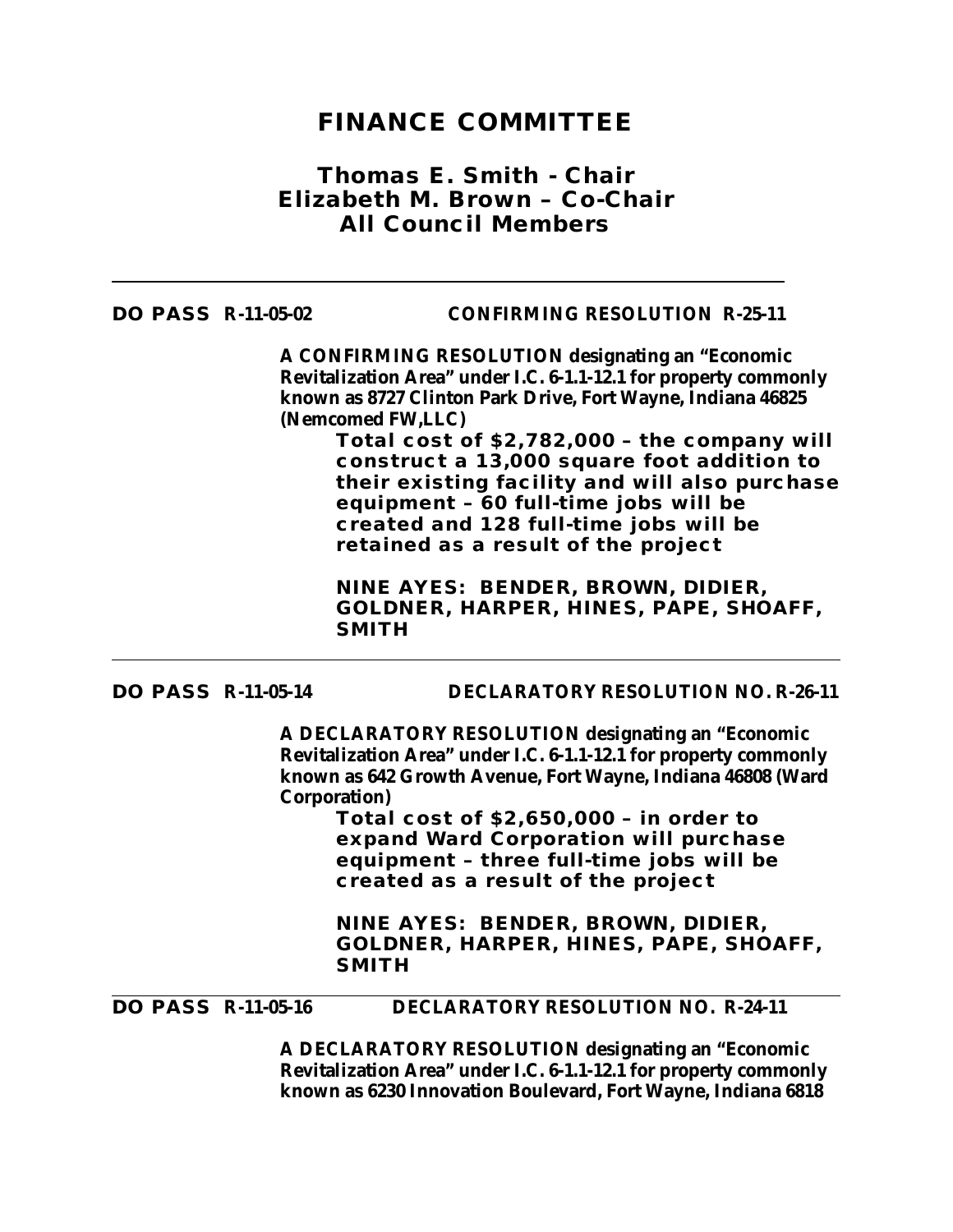**(CK Products, LLC)**

**Total cost of \$6,801,150 – in order to expand CK Products, they will build a new facility – 40 full-time jobs will be created and 88 full-time jobs will be retained as a result of the project**

**NINE AYES: BENDER, BROWN, DIDIER, GOLDNER, HARPER, HINES, PAPE, SHOAFF, SMITH** 

#### **DO PASS R-11-05-18 DECLARATORY RESOLUTION NO. R-22-11**

**A DECLARATORY RESOLUTION designating an "Economic Revitalization Area" under I.C. 6-1.1-12.1 for property commonly known as 5021 Investment Drive, Fort Wayne, Indiana 46808 (AccuTemp Products, Inc.)**

> **Total cost of \$8,800 – in order to expand AccuTemp Products, Inc. will purchase technology equipment – One full-time job will be created as a result of the project**

**NINE AYES: BENDER, BROWN, DIDIER, GOLDNER, HARPER, HINES, PAPE, SHOAFF, SMITH** 

**DO PASS R-11-05-20 DECLARATORY RESOLUTION NO. R-23-11**

**A DECLARATORY RESOLUTION designating an "Economic Revitalization Area" under I.C. 6-1.1-12.1 for property commonly known as 8415 North Clinton Park Drive, Fort Wayne, Indiana 46825 (AccuTemp Products, Inc.)**

**Total cost of \$36,080 – in order to expand AccuTemp Products, Inc. will purchase new technology equipment – 39 full-time and one part-time job will be retained as a result of the project**

**NINE AYES: BENDER, BROWN, DIDIER, GOLDNER, HARPER, HINES, PAPE, SHOAFF, SMITH** 

**DO PASS S-11-05-09 SPECIAL ORDINANCE NO. S-109-11**

**AN ORDINANCE approving the purchase of software and services to streamline the land-use permitting process for largescale developments and projects at a total cost of \$1.4M to be**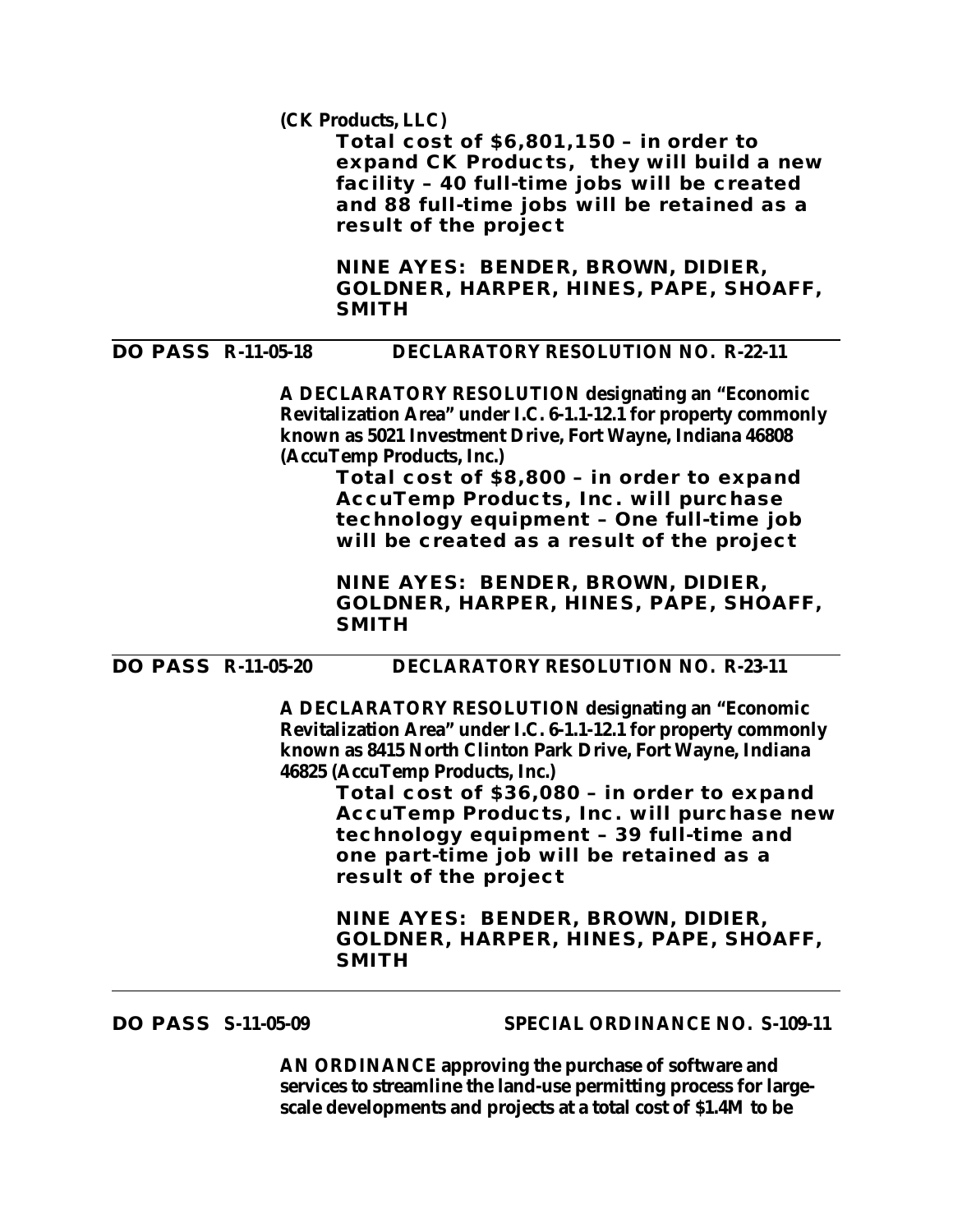**shared equally between the City and the County, making the city's share \$700,000 Total cost of \$700,000**

> **NINE AYES: BENDER, BROWN, DIDIER, GOLDNER, HARPER, HINES, PAPE, SHOAFF, SMITH**

# **REGULATIONS COMMITTEE**

*John Shoaff – Chair Thomas F. Didier – Co-Chair All Council Members*

#### **DO PASS G-11-05-03**

**AN ORDINANCE amending Chapter 99, Streets and Sidewalks, of the City of Fort Wayne, Code of Ordinances for the purpose of requiring maintenance and repair of certain brick streets and alleys located within the City of Fort Wayne**

**Add a new Section Brick Street and Alley Maintenance 99.050 Brick Streets**

# **PUBLIC WORKS COMMITTEE**

*Karen E. Goldner - Chair Tim Pape – Co- Chair All Council Members*